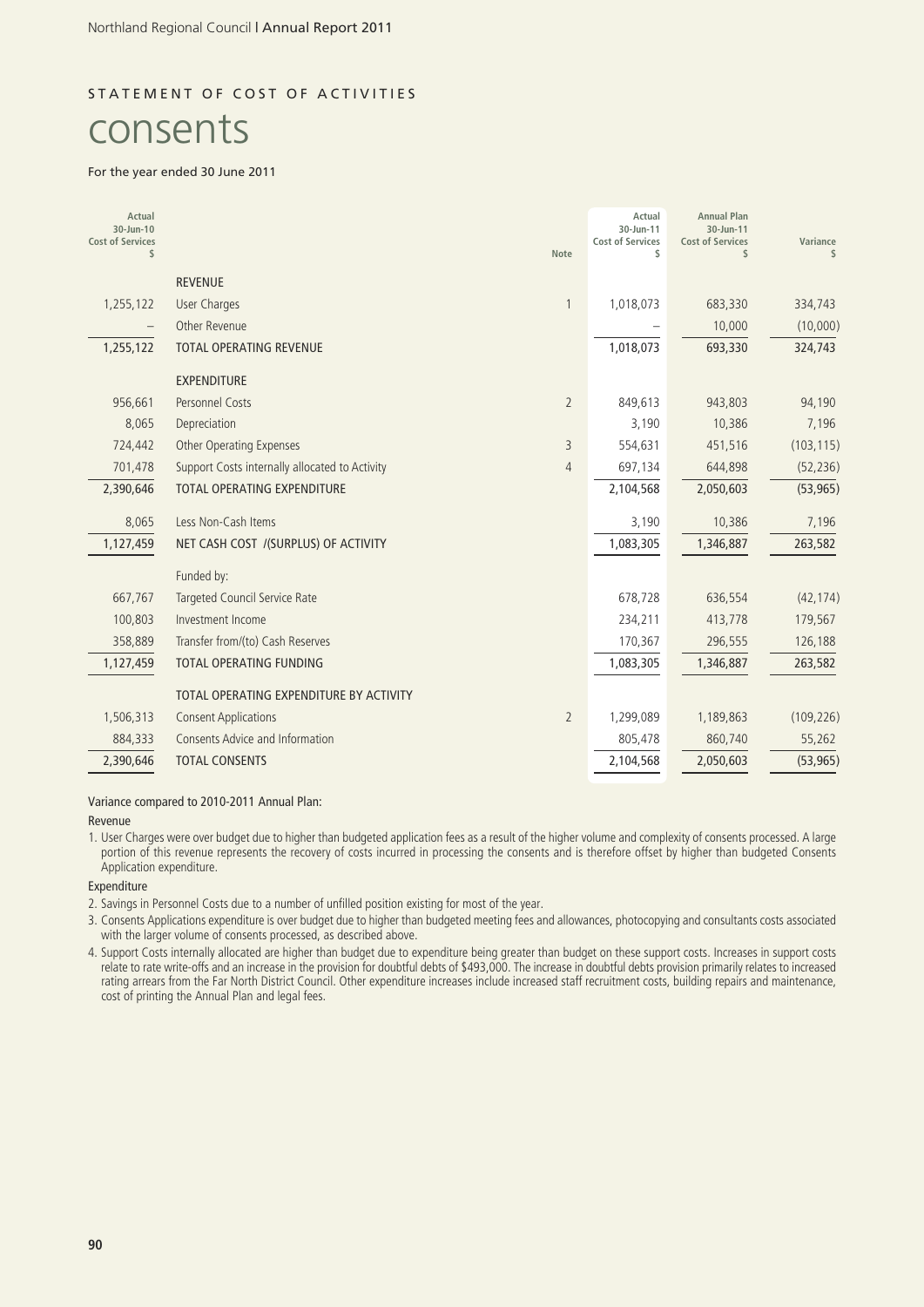## L E V E L S O F S E R V I C E consents

The Consents Group of activities includes:

- Consents Applications
- Consents Advice and Information

### Why we do these activities

The council processes resource consent applications in a way that results in sustainable resource management as determined by regional plans and the Resource Management Act. Applications are assessed against the policies, objectives, rules and standards set in the regional plans and requirements of the act to determine the extent to which others are potentially affected by the proposal and should be involved with its consideration.

The council also provides advice on resource consents to enable the community to better understand the implications of the legislation and to participate more effectively in consent processes.

### Contribution to community outcomes

#### Northland's infrastructure is developed in a sustainable way by:

• Infrastructure development proposals are moderated by way of consent conditions in a way that provides for sustainable development.

#### Northland's natural environment is sustainably managed by:

• Development proposals are moderated by way of consent conditions in a way that provides for sustainable management of the environment.

#### Northland is prosperous by:

• Regional prosperity is enhanced by well prepared development proposals which are successful because they are based upon understanding of sustainable resource management.

### What we did

The Consents Department provided significant input into the development of a new consents database together with several other regional councils (part of the joint council IRIS project). The department was represented on the Ministry of Fisheries Aquaculture Unit's Reference Group for the Aquaculture Reform Act and updated the council's Dangerous Dams Policy for public consultation in April 2011.

The council issued 1284 resource consents (2010: 1129; 2009: 999) resulting from ongoing development across the region, both industrial and private. The council maintained its excellent performance record in respect of processing timeframes (2011: 98 percent; 2010: 98.8%; 2009: 98.6% of applications within statutory timeframes).



Significant projects for consents processing during the year included the Whängärei District Council's emergency sewage discharge from the Okara Pump Station. replacement consents for the Ngunguru wastewater treatment plant discharges and coastal protection works at Pataua. The Okara pump station consent was a renewal for the emergency discharges and the notified application received significant opposition from residents. The district council chose to upgrade the pump station which meant the sewage was pumped to the treatment plant before any discharging. In an emergency, sewage overflows would have at least had some form of treatment first.

A consent that will result in better environmental outcomes was the Department of Conservation's application to remove rats from Taranga Island (Hen Island). A consent was required to ensure the methods of removal were managed effectively.

Other major consents processing included a proposed dairy processing plant at Moerewa (Affco), consents associated with a new visitor centre at Kerikeri (Orange Centre), replacement consents for Ballance Agri-Nutrients's Port Road fertiliser manufacturing site, Far North District Council's Räwene wastewater treatment plant and mangrove removal applications within the Kaipara and Mangawhai Harbours.

2010-2011 marked the final year of a four-year review of all dairy farm consents. This review has almost concluded (30 farms remaining to be reviewed) and will see every dairy farm assessed for the best practice options for dairy effluent disposal. For further information on the farm dairy effluent monitoring please refer to the "our year in review" section or the Environmental Monitoring activity pages.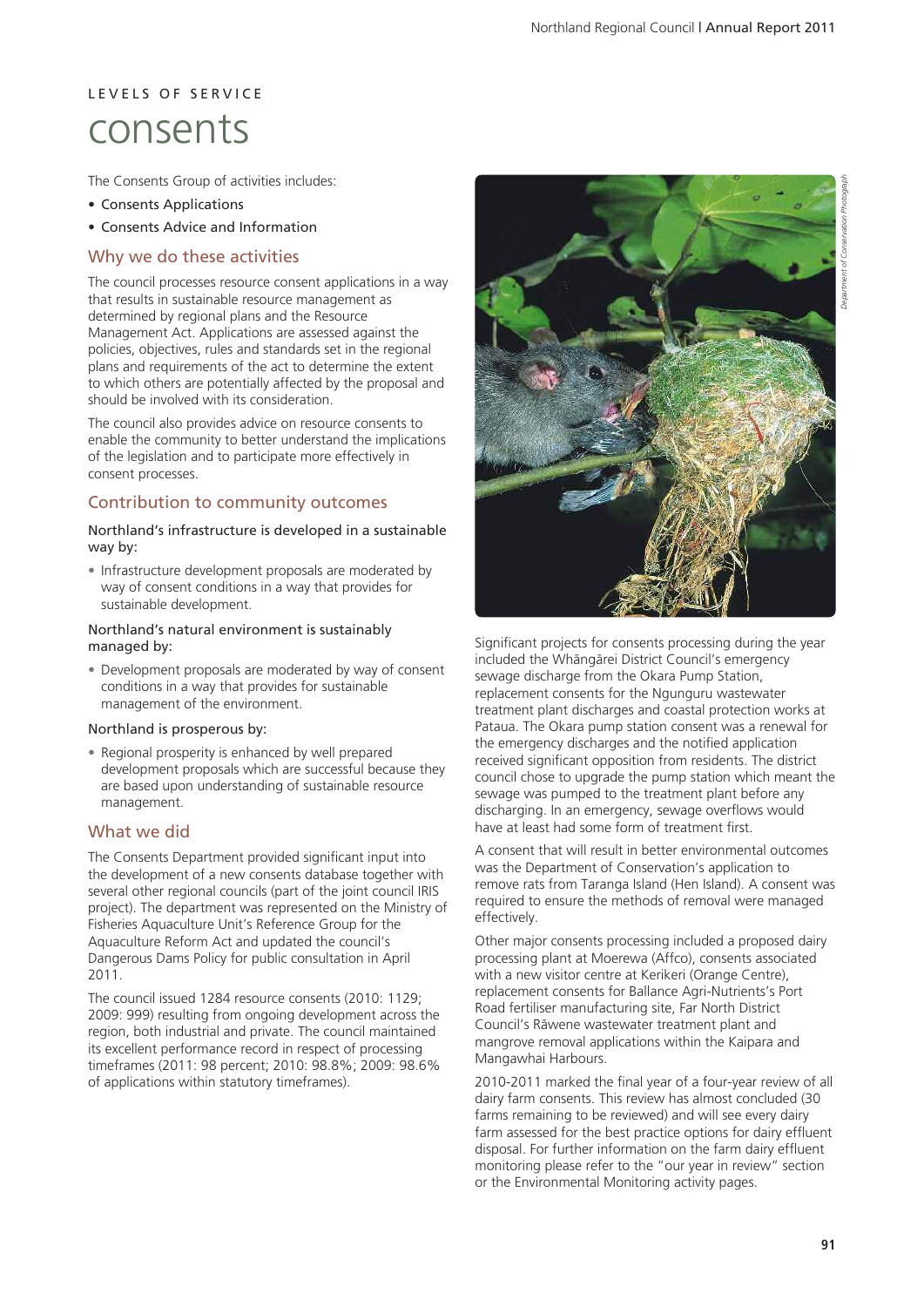### LEVELS OF SERVICE

## consents

### Activity 6.1 Consents Applications

Objective: To facilitate individual and community wellbeing by processing resource consent applications in a way that results in sustainable resource management as determined by Regional Plans and the Resource Management Act.

### 2010-2012 Performance Measures and Targets

| 6.1.1 Process resource consent applications.                                                                                                                                                                                                                                                                                                                                                                                                                                                  |                                                                                                                                                                                                                                                                            |  |  |  |
|-----------------------------------------------------------------------------------------------------------------------------------------------------------------------------------------------------------------------------------------------------------------------------------------------------------------------------------------------------------------------------------------------------------------------------------------------------------------------------------------------|----------------------------------------------------------------------------------------------------------------------------------------------------------------------------------------------------------------------------------------------------------------------------|--|--|--|
| Performance Measures and Targets                                                                                                                                                                                                                                                                                                                                                                                                                                                              | Actual Service Performance to 30 June 2011                                                                                                                                                                                                                                 |  |  |  |
| a. Process all consent applications efficiently.<br>• At least 98% of all applications are processed<br>within statutory timeframes annually as indicated<br>by the council's consents database.<br>• No more than five justified complaints received<br>annually against the consents process.                                                                                                                                                                                               | Achieved (2010: Achieved, 98.8%).<br>99.4% of all decisions (1,284 decisions issued up to 30 June<br>2011) were processed within statutory timeframes.<br>Achieved (2010: Achieved, 89%).<br>No justifiable complaints have been received against the<br>consents process. |  |  |  |
| b. Applications are processed in a way that<br>results in high levels of consent applicant<br>satisfaction.<br>• Achieve at least 80% customer satisfaction<br>rating in annual surveys of the Consents staff's<br>helpfulness in guiding customers through the<br>consent application process.                                                                                                                                                                                               | Achieved (2010: Achieved).<br>88% of customers surveyed (a total of 146 applicants returned<br>survey forms - 412 forms sent out) rated the helpfulness of<br>staff as being either Very Good or Good.                                                                     |  |  |  |
| c. Consent decisions are robust and accurately<br>reflect the requirements of the Resource<br>Management Act and regional plans.<br>• No more than three successful appeals against<br>the council hearings committee decisions on<br>development proposals* and no more than three<br>successful objections against council delegated<br>authorities decisions annually.<br>* Only applies where an application remains<br>unchanged from that heard by the council's<br>hearings committee. | Achieved (2010: Achieved).<br>No successful appeals and one successful objection.                                                                                                                                                                                          |  |  |  |

#### Significant positive and negative effects on wellbeing

The Consents Applications activity may have the following impacts on wellbeing:

| Wellbeing | Positive effects                                                                                                                                                                                  | Negative effects                                                                                                                                                                                                                                                     |
|-----------|---------------------------------------------------------------------------------------------------------------------------------------------------------------------------------------------------|----------------------------------------------------------------------------------------------------------------------------------------------------------------------------------------------------------------------------------------------------------------------|
| Social    | Many developments that are subject to consent<br>requirements result in social wellbeing e.g.<br>community facilities including those catering for<br>recreation, sports and cultural activities. | While granting or refusing consent applications<br>may be perceived by some as having potentially<br>negative effects, it is considered that the<br>wellbeing of the regional community overall is<br>protected rather than negatively affected by<br>this activity. |
| Economic  |                                                                                                                                                                                                   | Some significant proposals may fail to eventuate<br>as a result of incompatibility with the<br>environmental constraints set out in the RMA<br>and relevant policies and rules. Applicants may<br>view this as impacting negatively on their<br>economic wellbeing.  |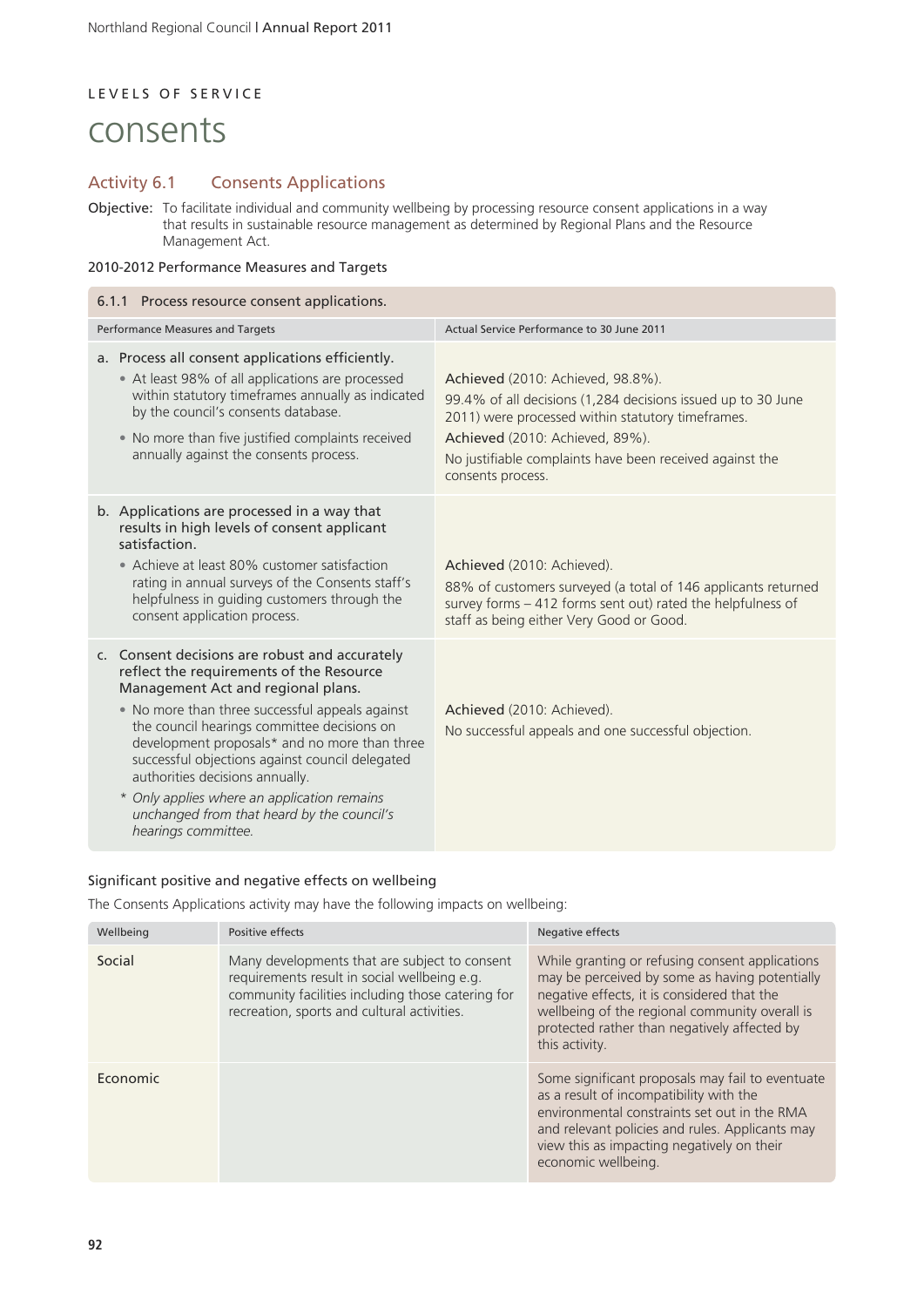### Activity 6.2 Consents Advice and Information

Objective: To ensure that the public is informed and enabled to participate in the processing of resource consent applications.

### 2010-2012 Performance Measures and Targets

| 6.2.1 Provide consents advice and information.                                                                                                               |                                                                                                                                                                                                                                                                                                                                                                                                                            |  |  |  |
|--------------------------------------------------------------------------------------------------------------------------------------------------------------|----------------------------------------------------------------------------------------------------------------------------------------------------------------------------------------------------------------------------------------------------------------------------------------------------------------------------------------------------------------------------------------------------------------------------|--|--|--|
| Performance Measures and Targets                                                                                                                             | Actual Service Performance to 30 June 2011                                                                                                                                                                                                                                                                                                                                                                                 |  |  |  |
| a. Provide information and advice to intending<br>consent applicants about resource consent<br>processes and requirements, in an accurate and<br>timely way. |                                                                                                                                                                                                                                                                                                                                                                                                                            |  |  |  |
| • Respond to all enquiries within 15 working days in<br>line with the council's policy.                                                                      | Not achieved (2010: Not achieved; 83%).<br>93% of all written enquiries (230 enquiries received) were<br>responded to within 15 working days.                                                                                                                                                                                                                                                                              |  |  |  |
|                                                                                                                                                              | Reasons for not achieving: due to the more complex nature<br>of the enquiry, a number of the enquiries required significant<br>input and more than 15 working days were taken to<br>respond.                                                                                                                                                                                                                               |  |  |  |
| • No more than five justified complaints received<br>annually against the accuracy of the advice given.                                                      | Achieved (2010: Achieved; zero).<br>No justified complaints have been received on advice given.                                                                                                                                                                                                                                                                                                                            |  |  |  |
| b. Advise iwi groups on the council's register of<br>relevant new resource consent proposals.                                                                |                                                                                                                                                                                                                                                                                                                                                                                                                            |  |  |  |
| • Copies of consents circulated within seven days of<br>receipt of the application.                                                                          | Not achieved (2010: Not achieved, 70%).<br>76% of all non-notified applications (556 applications<br>received) were circulated to iwi within seven days of receipt.<br>Reasons for not achieving: occasionally delays occurred in<br>circulating copies of consents to iwi groups, however in all<br>cases where circulation to iwi was considered necessary such<br>circulation did occur and iwi were given their agreed |  |  |  |



timeframe to respond.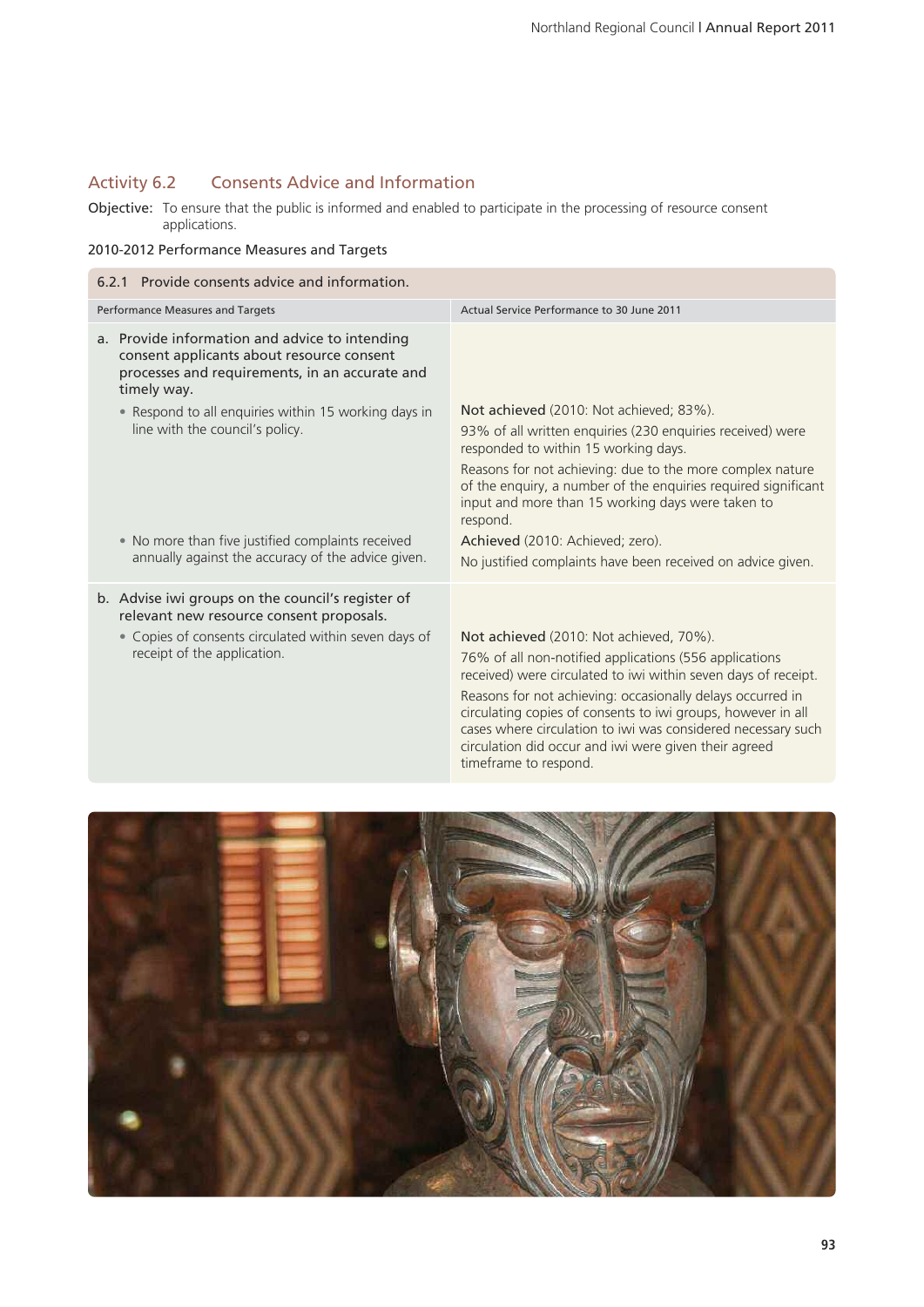### LEVELS OF SERVICE

## consents

### Activity 6.2 Consents Advice and Information continued

| 6.2.1 Provide consents advice and information.                                                                                                                                                                                                         |                                                                                                                                                                                                             |  |  |  |
|--------------------------------------------------------------------------------------------------------------------------------------------------------------------------------------------------------------------------------------------------------|-------------------------------------------------------------------------------------------------------------------------------------------------------------------------------------------------------------|--|--|--|
| Performance Measures and Targets                                                                                                                                                                                                                       | Actual Service Performance to 30 June 2011                                                                                                                                                                  |  |  |  |
| Complete the Ministry for the Environment (MfE)<br>C.<br>and regional council's surveys on resource<br>consents.<br>• Reports completed no later than 30 September<br>2010                                                                             | Achieved (2010: Not applicable, no survey).<br>Ministry for the Environment's biennial survey completed by<br>30 June 2011                                                                                  |  |  |  |
| d. Record decisions on resource consent<br>applications in the council's consents database.<br>• Monthly reports on all decisions on applications for<br>resource consents are provided to the council, and<br>to the public on the council's website. | Achieved (2010: Achieved).<br>All decisions have been reported to the council on a monthly<br>basis and are available on the council's website via the<br>council meeting agendas.                          |  |  |  |
| e. Advise consent holders of upcoming expiry of<br>consents.<br>• A total of 98% of consent holders whose consents<br>are renewable are advised at least eight months<br>before the expiry date.                                                       | Achieved (2010: Achieved, 100%).<br>100% of consent holders whose consents are due to be<br>replaced (251 consent holders up to 30 June 2011) were<br>advised at least eight months before the expiry date. |  |  |  |

### Significant positive and negative effects on wellbeing

The Consents Advice and Information activity may have the following impacts on wellbeing:

| Wellbeing     | Positive effects                                                                                                                                                                                                       | Negative effects                                                                                                                                                                                                                                       |
|---------------|------------------------------------------------------------------------------------------------------------------------------------------------------------------------------------------------------------------------|--------------------------------------------------------------------------------------------------------------------------------------------------------------------------------------------------------------------------------------------------------|
| Economic      | Economic wellbeing results from proposals that<br>have successfully gained support as a result of<br>community participation and understanding of<br>their benefits                                                    | Some development proposals which may result<br>in significant economic wellbeing, particularly to<br>the developer, do not succeed as a result of<br>public awareness of, and response to,<br>information provided by the council to the<br>community. |
| Environmental | Significant positive environmental effects result<br>from good community understanding of means<br>of sustainable environmental management.                                                                            |                                                                                                                                                                                                                                                        |
| Cultural      | Significant positive cultural understanding and<br>wellbeing result from good communication of<br>information and understanding of how<br>development proposals may result in sustainable<br>environmental management. |                                                                                                                                                                                                                                                        |